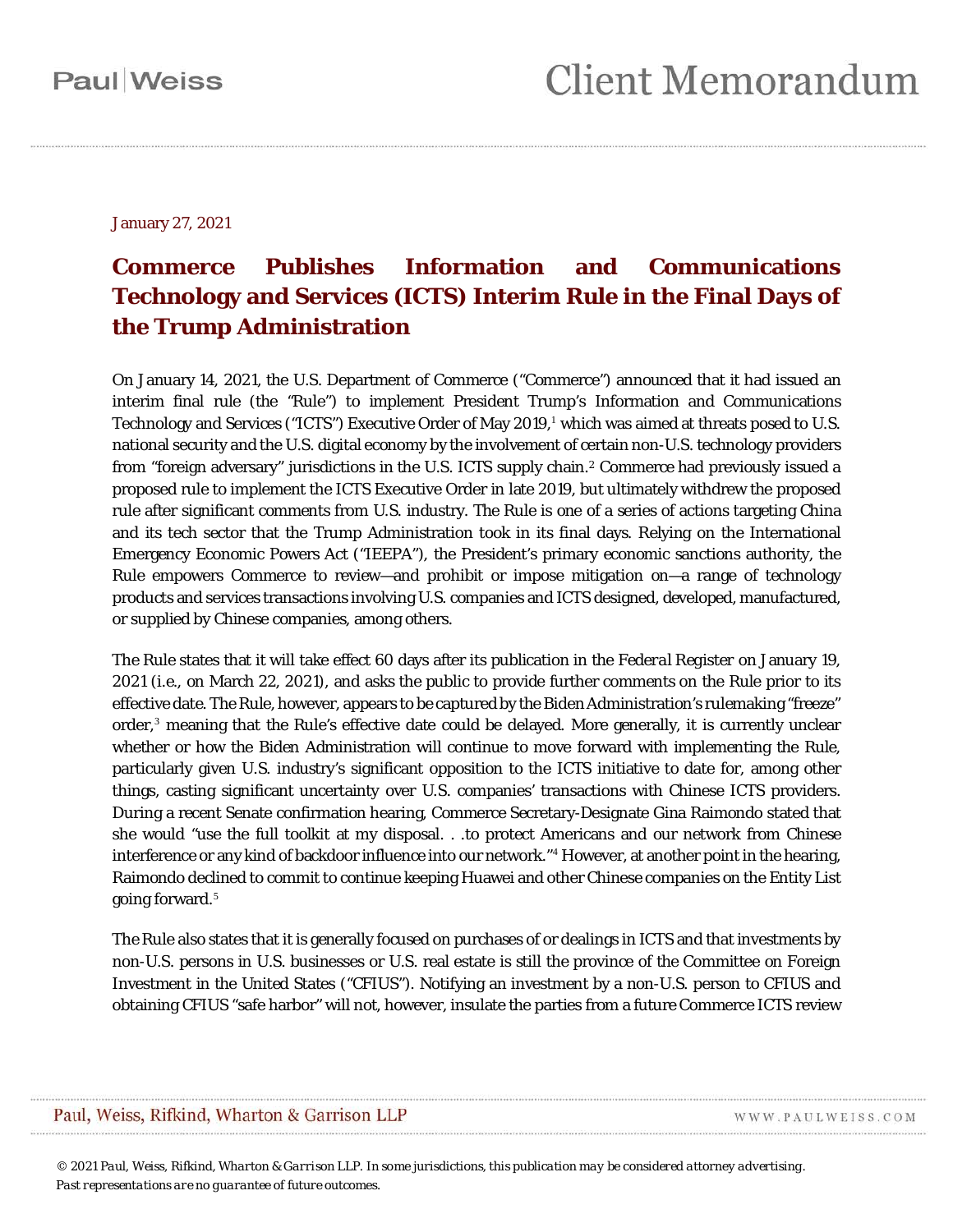with respect to ICTS-related transactions or dealings by the parties that are beyond the scope of an investment previously notified to CFIUS.

If the Rule does come into effect, it would provide Commerce with very broad authority to review—and, with broad discretion, to prohibit or impose mitigation on—a range of transactions involving ICTS products and services (which themselves are also broadly defined in the Rule to include a variety of hardware, software, apps, internet hosting services, and cloud-based computing services, as well as products and services related to local area networks, mobile networks, and core networking systems). The Rule applies to U.S. transactions involving ICTS that is "designed, developed, manufactured, or supplied by" persons (individuals and entities) who are subject to the jurisdiction of six designated "foreign adversaries" for purposes of the Rule: China, Cuba, Iran, North Korea, Russia, and the Maduro regime in Venezuela. Covered ICTS transactions that are initiated, pending, or completed on or after the date of the Rule's publication in the *Federal Register* (*i.e.*, January 19, 2021) would be subject to the Rule. Given the sanctions that currently target Cuba, Iran, North Korea, and the Maduro regime, the Rule is largely aimed at Chinese and (to a lesser extent) Russian ICTS companies.

### **Key Definitions**

The Rule applies to certain listed categories of ICTS that have been "designed, developed, manufactured, or supplied by. . .persons owned by, controlled by, or subject to the jurisdiction or direction of a 'foreign adversary.'" These key terms are defined as follows:

- "ICTS" means "any hardware, software, or other product or service, including cloud-computing services, primarily intended to fulfill or enable the function of information or data processing, storage, retrieval, or communication by electronic means (including electromagnetic, magnetic, and photonic), including through transmission, storage, or display."
- "ICTS Transaction" means "any acquisition, importation, transfer, installation, dealing in, or use of any [ICTS], including ongoing activities, such as managed services, data transmission, software updates, repairs, or the platforming or data hosting of applications for consumer download."
- "Persons owned by, controlled by, or subject to the jurisdiction or direction of a foreign adversary" means "any person, wherever located, who acts as an agent, representative, or employee, or any person who acts in any other capacity at the order, request, or under the direction or control, of a foreign adversary or of a person whose activities are directly or indirectly supervised, directed, controlled, financed, or subsidized in whole or in majority part by a foreign adversary; any person, wherever located, who is a citizen or resident of a nation-state controlled by a foreign adversary; any corporation, partnership, association, or other organization organized under the laws of a nation-state controlled by a foreign adversary; and any corporation, partnership, association, or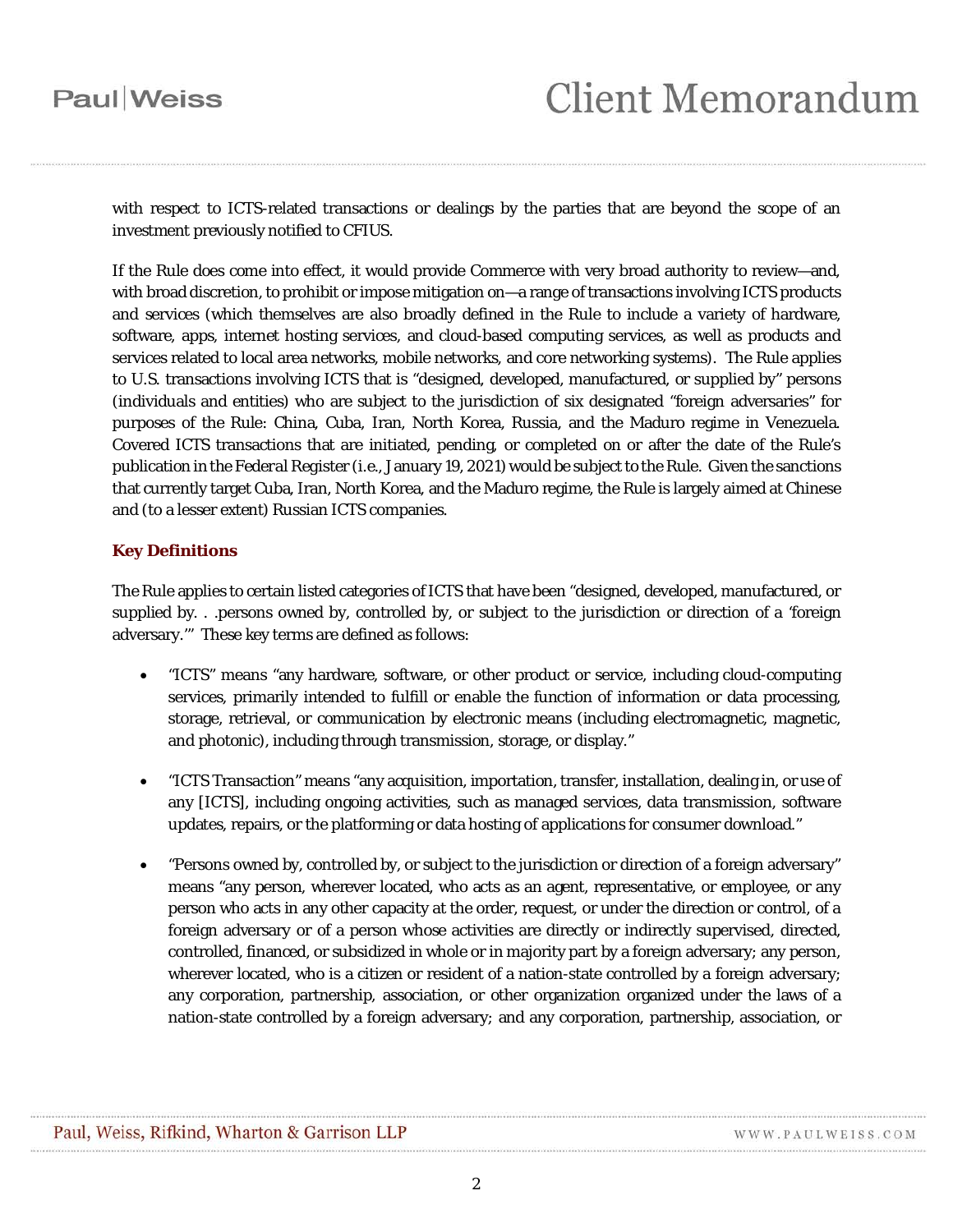other organization, wherever organized or doing business, that is owned or controlled by a foreign adversary."

o This definition is very broad and could, for example include all companies (including Chinese-incorporated subsidiaries of U.S. companies) located in or organized under the laws of China, as well as subsidiaries of Chinese state-owned entities located anywhere in the world. While this definition would not necessarily capture U.S. subsidiaries of private Chinese companies, intracompany transfers of Chinese-origin ICTS between Chinese parent entities and their U.S. subsidiaries would likely be subject to the Rule.

#### **Scope of the Rule**

Despite these broad definitions, the Rule does not empower the Secretary of Commerce (or the Secretary's designee, collectively the "Secretary") to review all ICTS Transactions. Rather, the Rule only permits the Secretary to review "Covered ICTS Transactions." A Covered ICTS Transaction is an ICTS Transaction that:

- 1. Is conducted by any person or property "subject to the jurisdiction of the United States;"
- 2. Involves any property in which any non-U.S. country or a national thereof has an interest (including through an interest in a contract for the provision of the technology or service);
- 3. Is initiated, pending, or completed on or after the date of the Rule's publication in the *Federal Register* (*i.e.*, January 19, 2021);
- 4. Involves any of the following six broad classes of ICTS; and
	- a. ICTS to be used in a sector designated as "critical infrastructure" by Presidential Policy Directive 21 ("Critical Infrastructure Security and Resilience")<sup>[6](#page-9-5)</sup>, including any sub-sectors thereof or subsequently designated sectors. These sectors include, among others, the electric grid and water systems of the United States, certain transportation sectors (including airports and certain designated rail lines), a number of subsectors of the U.S. energy sector, including interstate petroleum and gas pipelines, and U.S. military **installations**
	- b. Software, hardware, or any other product or service integral to: (i) wireless local area networks; (ii) mobile networks; (iii) satellite payloads; (iv) satellite operations and control; (v) cable access points; (vi) wireline access points; (vii) core networking systems; or (viii) long- and short-haul networks.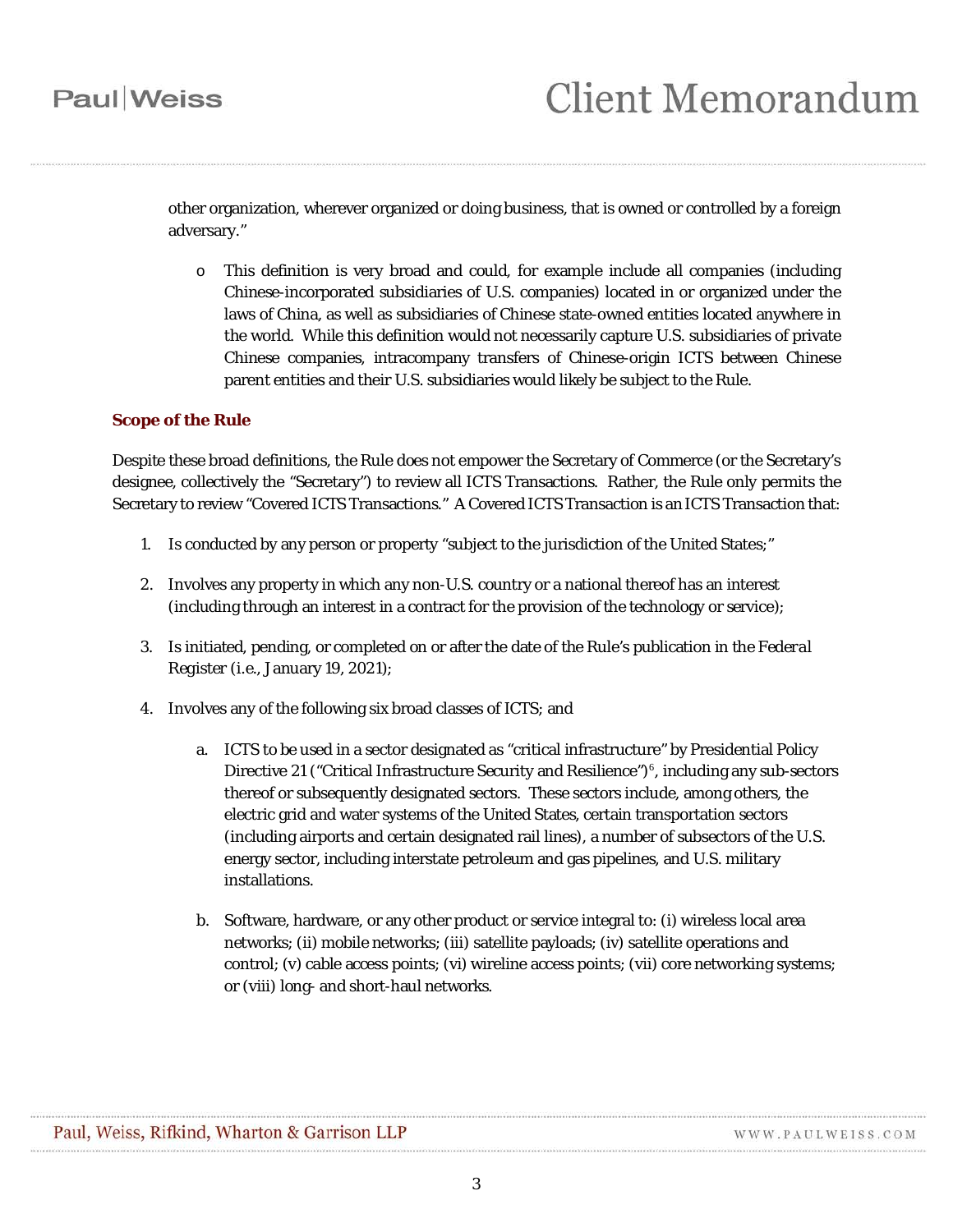- c. Software, hardware, or any other product or service integral to data hosting or computing services (including software-defined services such as virtual private servers), that uses, processes, or retains (or is expected to use, process, or retain) "sensitive personal data" (broadly defined<sup>[7](#page-9-6)</sup>) on more than one million U.S. persons<sup>[8](#page-10-0)</sup> at any point over the 12 months prior to an ICTS Transaction.
- d. Certain types of ICTS products (including, among other things, internet-enabled sensors, webcams, and other surveillance or monitoring devise; as well as routers, modems, and drones), if more than one million units have been sold to U.S. persons at any point over the 12 months prior to an ICTS Transaction.
- e. Software designed primarily for connecting with and communicating via the Internet that is in use by more than one million U.S. persons at any point over the 12 months preceding an ICTS Transaction.
- f. ICTS integral to: (i) artificial intelligence and machine learning; (ii) quantum key distribution; (iii) quantum computing; (iv) drones; (v) autonomous systems; or (vi) advanced robotics.
- 5. Involves ICTS that the Secretary determines is "designed, developed, manufactured, or supplied by. . . persons owned by, controlled by, or subject to the jurisdiction or direction of a foreign adversary." To make this determination, the Rule states that the Secretary should consider:
	- a. Whether the person or its suppliers have headquarters, research, development, manufacturing, test, distribution, or service facilities, or other operations in a non-U.S. country, including one controlled by, or subject to the jurisdiction of, a "foreign adversary;"
	- b. Ties between the person (including its officers, directors, or similar officials, employees, consultants, or contractors) and a "foreign adversary;"
	- c. Laws and regulations of any foreign adversary in which the person is headquartered or conducts operations, including research and development, manufacturing, packing, and distribution; and
	- d. Any other criteria that the Secretary deems appropriate.

### **Exceptions and Relation to CFIUS**

The Rule includes a small list of exceptions to its scope that include exceptions for ICTS Transactions that (i) involve the acquisition of ICTS by a U.S. person as a party to a transaction authorized under a U.S.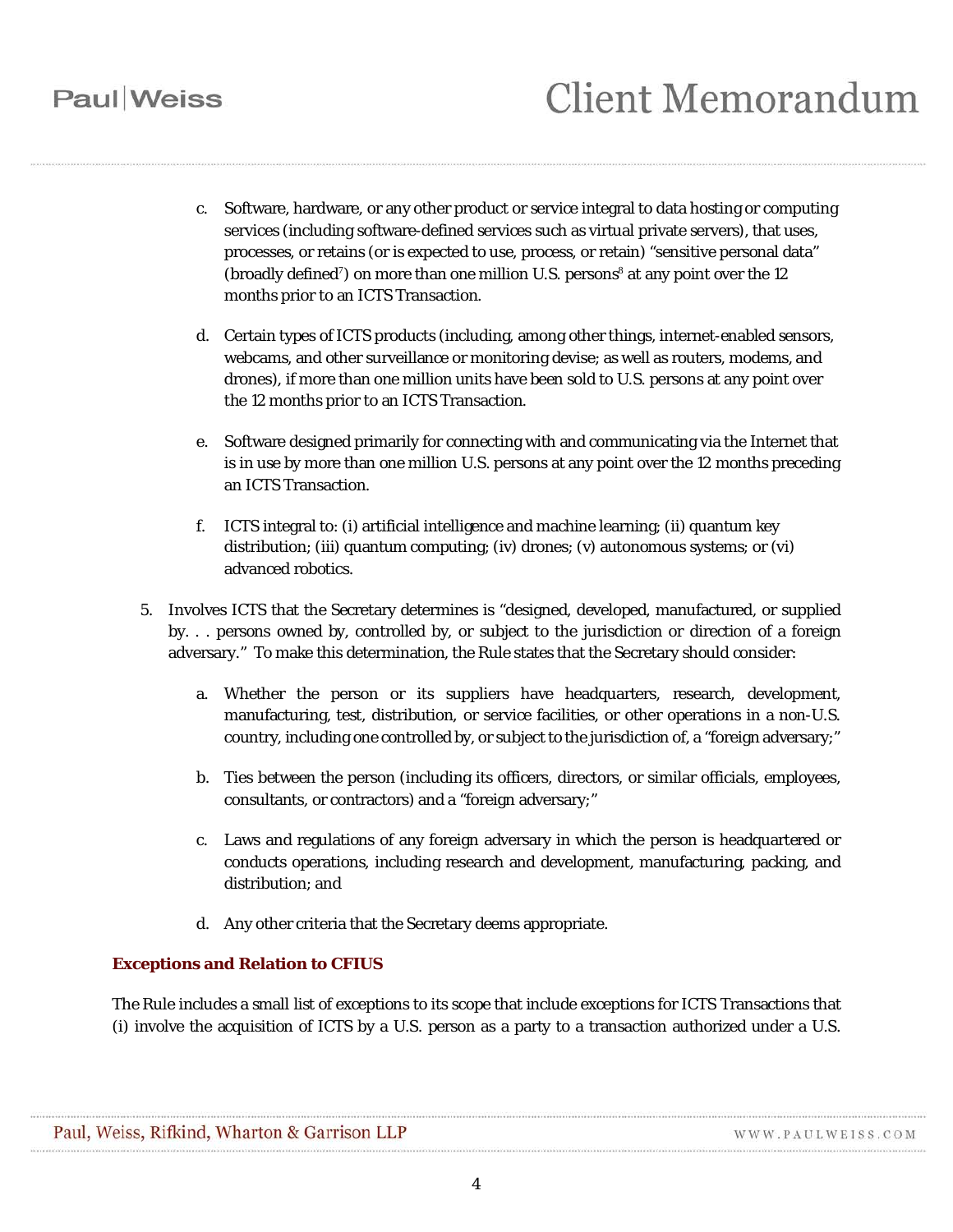government-industrial security program; or (ii) CFIUS is actively reviewing, or has reviewed, as a covered investment by a non-U.S. person in a U.S. business or U.S. real estate. However, the Rule notes that the CFIUS-related exception does not apply to ICTS Transactions conducted by parties to transactions notified to CFIUS that were not part of the covered investment by a non-U.S. person in a U.S. business or U.S. real estate notified to CFIUS. The Rule makes clear that ICTS-related concerns within the context of a given transaction notified to CFIUS will be handled through the CFIUS process, but because CFIUS focuses on investments by non-U.S. persons in U.S. businesses (and U.S. real estate) and the Rule focuses on generally smaller and more specific dealings in particular types of ICTS, Covered ICTS Transactions unrelated to a transaction notified to CFIUS (or that arise after CFIUS has completed its review, if the facts and circumstances have changed from the time of the CFIUS review) will still be subject to the Rule.

#### **Powers of the Secretary Under the Rule**

Under the Rule, the Secretary is empowered to undertake, on a "case-by-case basis," a review of a Covered ICTS Transaction to determine whether a Covered ICTS Transaction involves ICTS that has been designed, developed, manufactured, or supplied by persons owned by, controlled by, or subject to the jurisdiction or direction of foreign adversaries and whether, as a result, the Covered ICTS Transaction poses certain (i) "undue" risks to U.S. ICTS, U.S. critical infrastructure, or the digital economy of the United States; or (ii) "unacceptable risks" to the national security of the United States or the security and safety of U.S. persons.  $9$ The focus of the Secretary's review is primarily on the ICTS itself (although if a transaction party is also the manufacturer, developer, or designer of the ICTS in question, any such review would include a related risk assessment of the party itself) and whether the ICTS could pose risks to U.S. national security.

If the Secretary determines that such risks exist with respect to a Covered ICTS Transaction, the Rule empowers the Secretary to either: (i) prohibit the Covered ICTS Transaction, (ii) direct the timing and manner of the cessation of the Covered ICTS Transaction (for a Covered ICTS Transaction that may already be pending or underway); or (iii) to consider factors to mitigate the risks of the Covered ICTS Transaction and to impose such mitigation as a condition of permitting the Covered ICTS Transaction to go forward.

#### **The Secretary's Review: Process and Procedures**

The Rule establishes a framework under which other U.S. agencies can refer an ICTS Transaction about which they have concerns to Commerce for a review and determination by the Secretary (and the Rule does not appear to prohibit Commerce from "self-referring" a transaction to itself as well). The Secretary then must perform an intake analysis to determine whether the ICTS Transaction referred is a Covered ICTS Transaction and then, based upon the results of this analysis, accept or reject the referral or request additional information from the referring agency.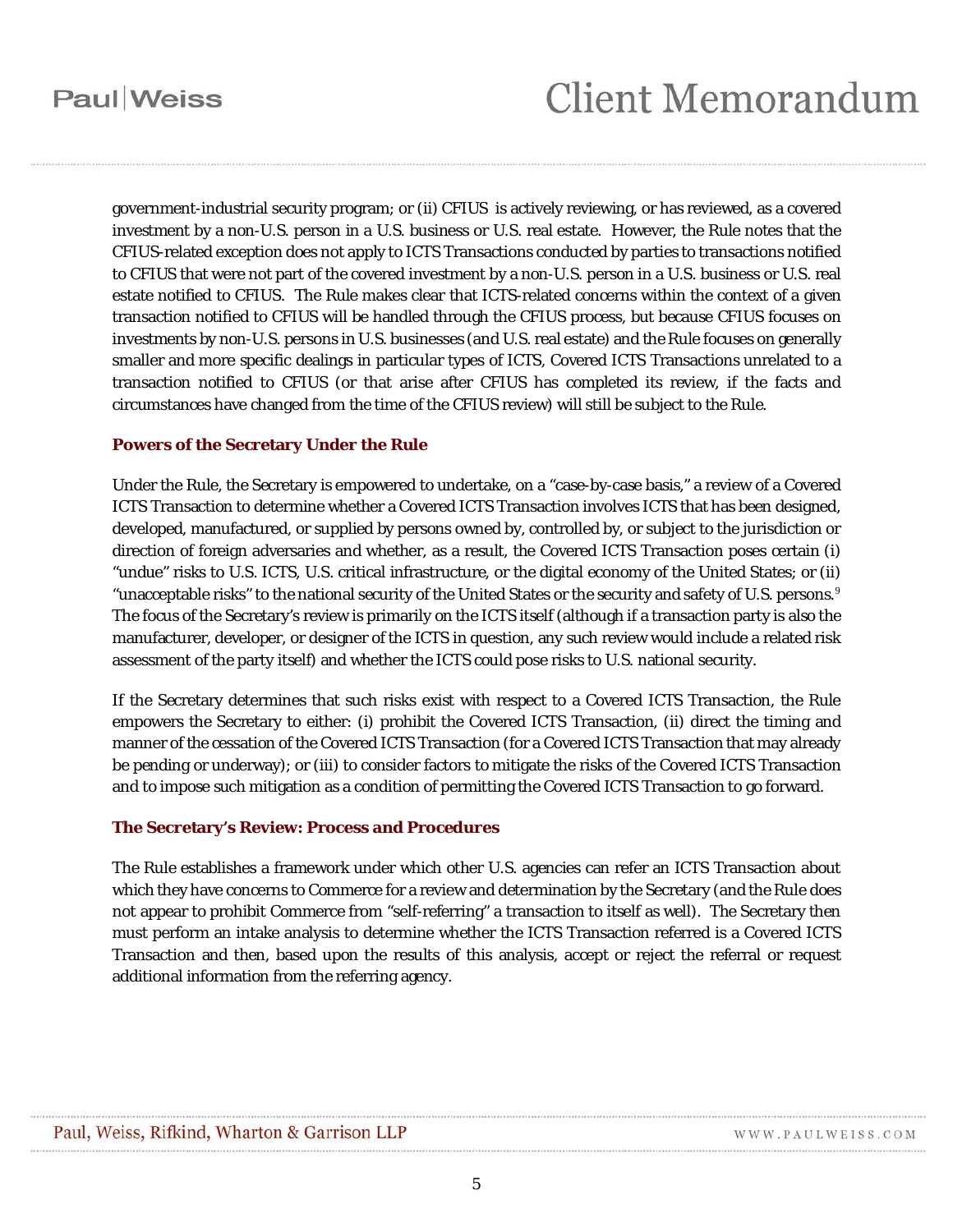# **Client Memorandum**

If the Secretary accepts a referral, the Secretary must then complete a series of steps that can culminate in prohibiting or conditioning the transactions, and these steps must be performed within 180 days (although the Secretary has discretion to take more time).

Upon accepting a referral, the Secretary must perform an initial review of the Covered ICTS Transaction to assess whether the transaction poses an "undue" or "unacceptable" risk. The Secretary may require that the parties to the Covered ICTS Transaction produce information and documents on these topics. The Rule includes a number of criteria that the Secretary may consider as a part of this assessment, including, among others: (i) the nature and characteristics of the ICTS at issue, including technical capabilities, applications, and market share considerations; (ii) the nature and degree of the ownership, control, direction, or jurisdiction exercised by a "foreign adversary" over the design, development, manufacture, or supply at issue in the Covered ICTS Transaction; (iii) the statements and actions of the "foreign adversary" at issue in the Covered ICTS Transaction (*i.e.*, the "foreign adversary" government itself); (iv) the statements and actions of the parties to the Covered ICTS Transaction; and (v) the nature of the vulnerability implicated by the Covered ICTS Transaction. With respect to China, the Trump Administration had made repeated broad statements regarding the Chinese government's intent to use the private sector in China to further China's national security goals and the alleged duty of Chinese companies to provide information (including private data) and assistance to the government as requested. Similar statements are included in the preamble of the Rule with respect to "foreign adversaries" more generally.<sup>[10](#page-10-2)</sup>

If the Secretary finds that the Covered ICTS Transaction "likely" poses "undue" or "unacceptable" risks, the Rule requires Commerce to consult with other relevant agencies (including, presumably, the referring agency) to make an initial determination as to whether the Covered ICTS Transaction does indeed pose such risks. Notably, if after the Secretary's initial review and consultation, the Secretary determines that no such risks exist, the Secretary may end the review, but the Secretary is not required to inform the parties about the review having been conducted (unless the Secretary contacted the parties or required the parties to provide information or documents).

If the Secretary's initial determination is instead that "undue" or "unacceptable" risks are presented by the Covered ICTS Transaction, the Secretary must then make a formal initial determination in writing that (i) explains why the Covered ICTS Transaction presents such risks; and (ii) sets forth whether the Secretary has initially determined to prohibit the Covered ICTS Transaction or to propose mitigation measures under which the transaction may be permitted. The Secretary then must notify the parties to the Covered ICTS Transaction either by direct service (*e.g.*, mail, email, personal delivery) or publication in the *Federal Register*.

Under the Rule, a party to a Covered ICTS Transaction then has 30 days from the date of service to (i) provide a response; (ii) submit arguments or evidence that the party believes may establish that an insufficient basis exists for the initial determination; and/or (iii) propose remedial steps which the party believes would negate the basis for the initial determination. Such responses must be in writing and the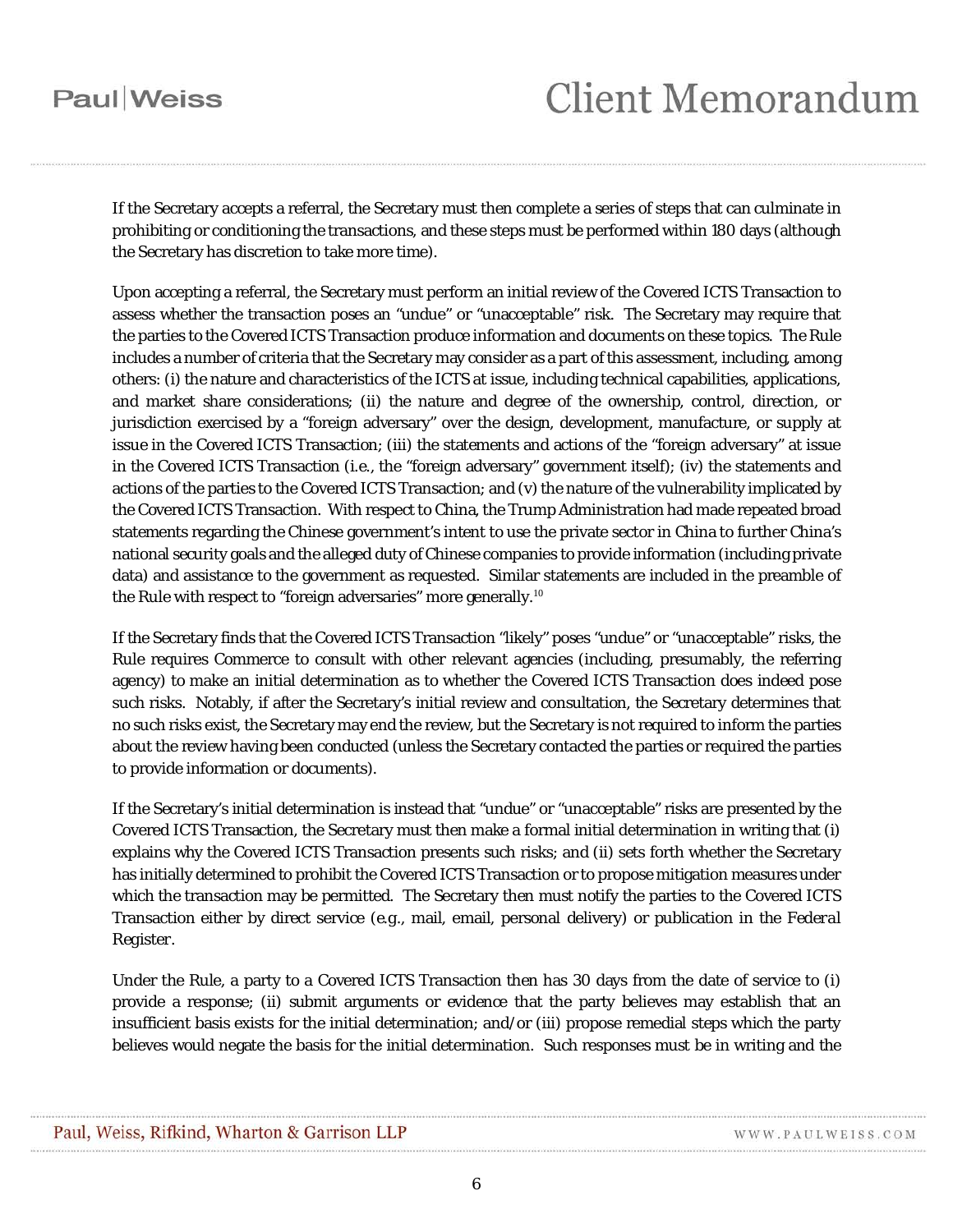# **Client Memorandum**

Secretary may, but is not required to, engage in meetings with the parties to discuss the responses. The Rule provides confidentiality protection for the responses and any business confidential information or documents submitted to Commerce.

After receipt of a party's response, the Secretary must consider how or whether any such information provided affects the initial determination and then Commerce must engage with the relevant other agencies prior to issuing a final determination. If the agencies and Commerce cannot reach a consensus on the final determination with respect to the Covered ICTS Transaction, the Secretary can notify the President, who will then provide direction with respect to the final determination.

As noted above, within 180 days of accepting a referral, the Secretary must issue a final determination as to whether the Covered ICTS Transaction is (i) prohibited, (ii) not prohibited, or (iii) permitted subject to mitigation measures. However, the Secretary has discretion to determine that additional time for review is necessary. Final determinations are required to be sent to the transaction parties and relevant other U.S. government agencies consulted, before being published in the *Federal Register* (subject to a requirement to redact or omit any confidential business information regarding the parties).

#### **Licensing Process**

The Rule states that within 60 days of its publication in the *Federal Register* (*i.e.*, by March 22, 2021), Commerce will publish a related rule that will create procedures under which parties to Covered ICTS Transactions can apply to Commerce for a license to engage in the transaction. However, as this licensing rule has not yet been published or sent to the Office of the Federal Register, it is captured by the Biden Administration's regulatory "freeze" order and would have to be reviewed by Biden appointees or designees at Commerce, who would then decide whether it will be published and, if so, its contents. As a result, it is unlikely that this licensing rule will be issued by March 22, 2021 and, as with the Rule more generally, it is unclear whether or how the Biden Administration will ultimately implement any such licensing framework related to the Rule.

#### **Penalties**

The Rule empowers Commerce to impose IEEPA civil penalties (currently approximately \$308,000 per violation) on parties to Covered ICTS Transactions (or other persons) who violate any final determination, mitigation agreement, or other order imposed under the Rule. The U.S. Department of Justice may also seek criminal prosecution for willful violations.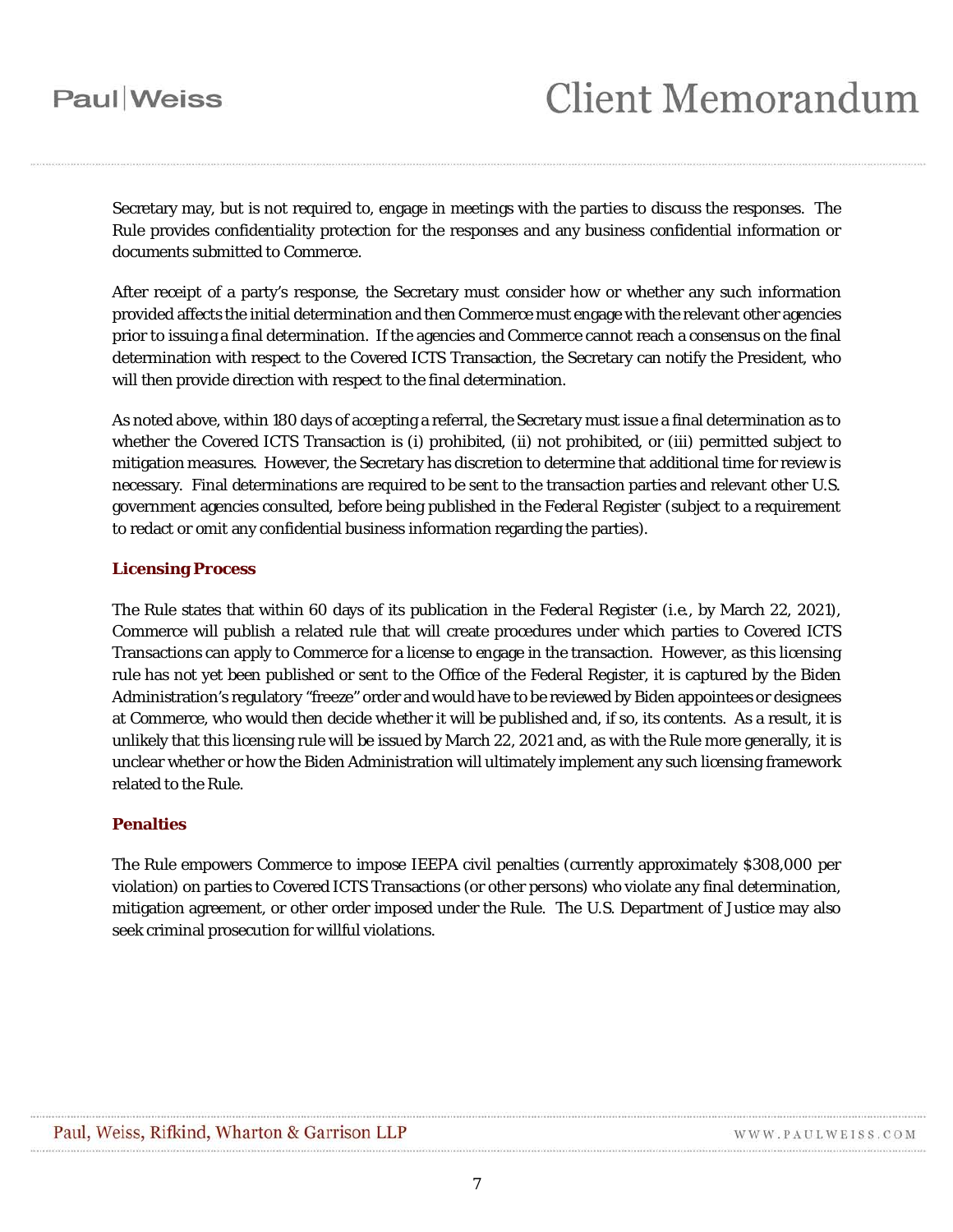### **Implications**

The Rule, if ultimately implemented, would provide Commerce with significant new powers to review a broad array of ICTS transactions by Chinese and Russian ICTS companies that currently offer or sell or plan to offer or sell relevant ICTS products or services in the United States, whether directly or indirectly.

Unlike some of Commerce's other actions targeting China in the Trump Administration (such as, for example, the addition of dozens of Chinese companies to the Entity List), the Rule does not aim to prohibit U.S. items and technology from flowing to China or Chinese companies. Rather, the Rule instead aims to prevent Chinese companies from selling or making available certain ICTS products in the United States or to U.S. persons. In doing so, the Rule creates a review process and prohibition and mitigation powers that are not unlike the powers CFIUS has in the context of corporate transactions involving non-U.S. investors or non-U.S. persons' real estate investments in the United States. The concern animating the Rule is that such products can allegedly be used to introduce security vulnerabilities into U.S. systems and used to exfiltrate U.S. person data to China (or other "foreign adversary" jurisdictions) for malign purposes.

The Rule was published in the *Federal Register* the day before President Biden's inauguration and, as a result, it is unclear whether or how the Biden Administration will ultimately implement or enforce the Rule. The Biden Administration's Commerce Department could, for example, withdraw and revise the Rule, extend the Rule's comment period, or entirely abandon the Rule. In this way, at the start of the Biden Administration, the Rule is similarly situated to a number of Trump Administration initiatives aimed at China that had been proposed, but not yet implemented, at the time of President Biden's inauguration, including: the Executive Order targeting non-U.S. persons' use and offering of U.S. "information as a service" products, the Executive Orders attempting to ban WeChat and TikTok from the United States, the Executive Order attempting to ban another eight Chinese software applications from the United States, and the State Department's "Clean Network Initiative."

Additionally, a prior proposed version of the Rule issued in late 2019 received numerous comments from U.S. industry groups that raised a number of concerns about the draft Rule, including, among others, that the Rule was unnecessarily broad in scope, did not sufficiently address due process concerns with respect to parties engaging in ICTS transactions, was unlimited in terms of review timing, did not provide sufficient transparency, and did not provide "safe harbor" protections for ICTS transactions reviewed by Commerce under the Rule.

While Commerce's announcement of the Rule in January 2021 stated that Commerce had revised the Rule in response to many of these comments, the Rule as currently drafted may nonetheless continue to face opposition from a number of U.S. industry groups, particularly in light of the recent change in Administration. Commerce has also requested, in its *Federal Register* announcement of the Rule, that interested parties submit comments and proposed edits to the Rule as currently drafted and Commerce has committed to reviewing and considering such comments (although without committing to a specific

WWW.PAULWEISS.COM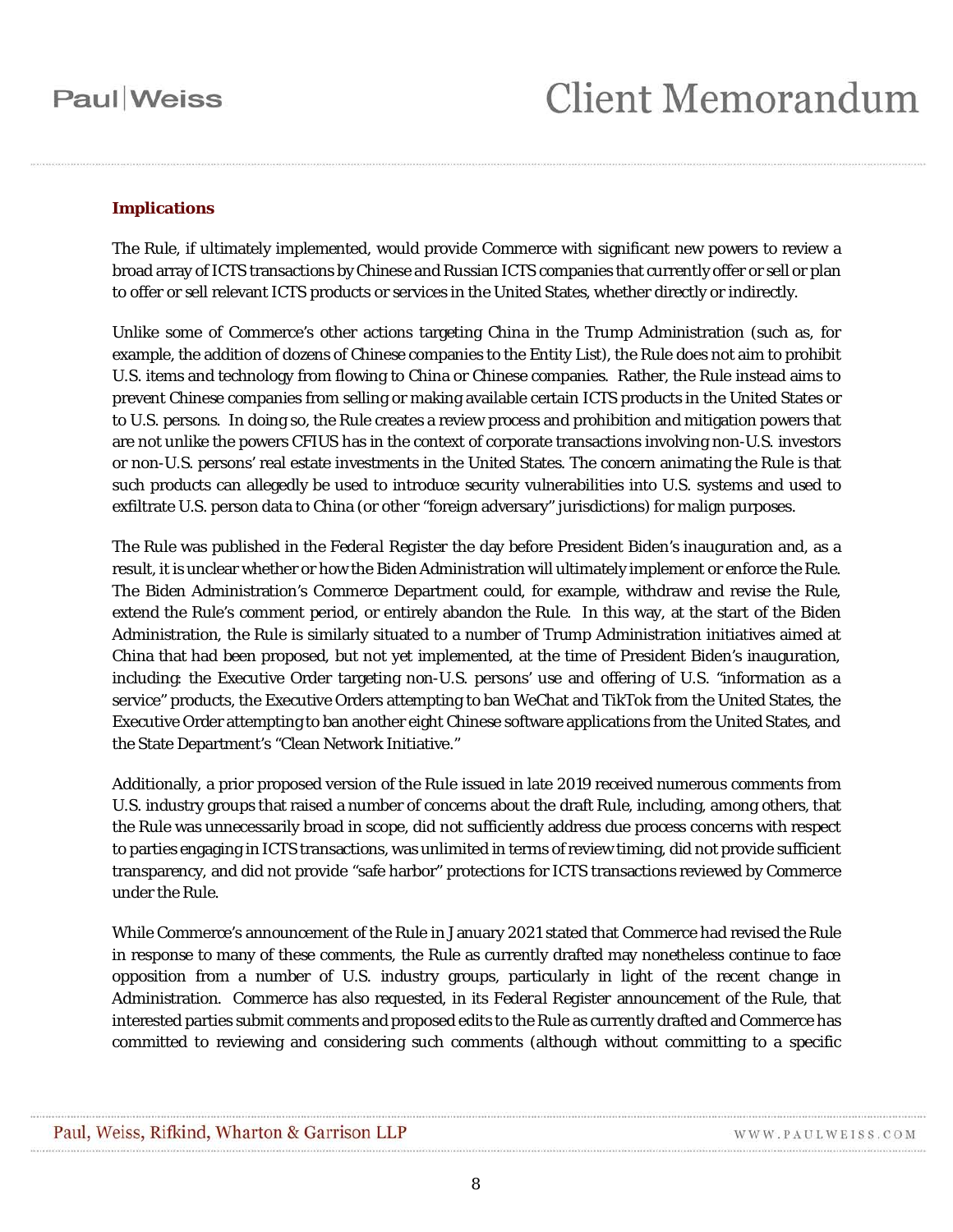timeframe for such review). Although the Rule has been meaningfully revised compared to the late 2019 draft, including with respect to increased transparency requirements, more detail with respect to the specific categories of ICTS covered by the Rule, and specific timeframes for Commerce's review under the Rule, we expect that U.S. industry will likely again express concerns to Commerce regarding the Rule's new substance and implementation process.

Both U.S. companies (including U.S. subsidiaries of Chinese or Russian companies) and non-U.S. companies (including, in particular, Chinese or Russian technology companies) engaged in ICTS Transactions that involve products or services designed, developed, manufactured, or supplied by Chinese or Russian companies should carefully review the Rule and monitor its status in the coming months. More broadly, both U.S. and non-U.S. companies (and, in particular, Chinese or Russian technology companies) should evaluate any current (as the Rule is retroactive to transactions pending or initiated as of January 19, 2021) or planned transactions in the United States or with U.S. persons relating to ICTS designed, developed, manufactured, or supplied by Chinese or Russian companies to determine whether any such transactions may be likely to be reviewed under the criteria included in the Rule (if implemented) and, if so, consider potential mitigation options in case notified of a review by Commerce.

We will continue to monitor developments with respect to the Rule and provide further updates as appropriate.

\* \* \*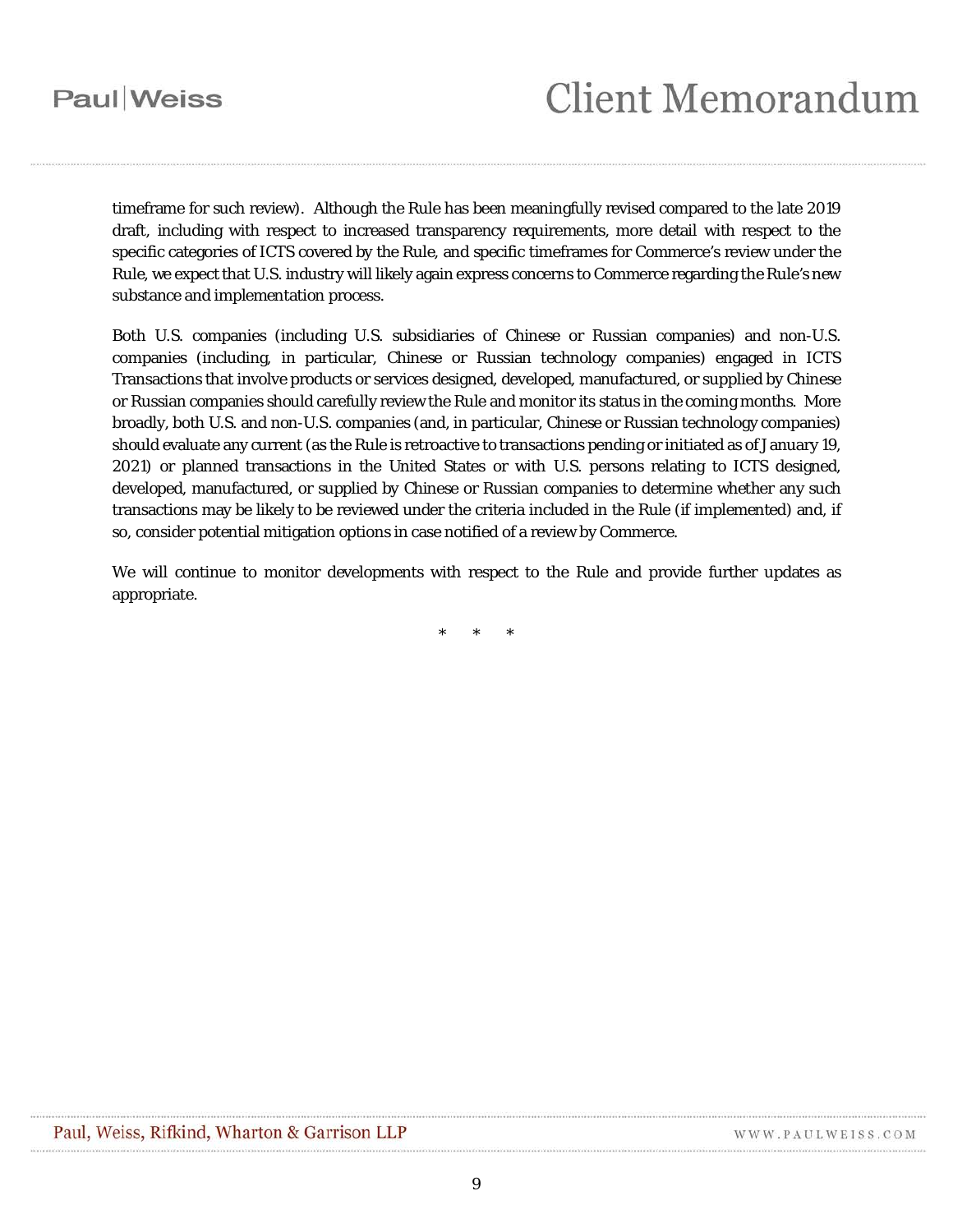## **Client Memorandum**

This memorandum is not intended to provide legal advice, and no legal or business decision should be based on its content. Questions concerning issues addressed in this memorandum should be directed to:

H. Christopher Boehning +1-212-373-3061 [cboehning@paulweiss.com](mailto:cboehning@paulweiss.com)

Michael E. Gertzman +1-212-373-3281 [mgertzman@paulweiss.com](mailto:mgertzman@paulweiss.com)

Xiaoyu Greg Liu +86-10-5828-6302 [gliu@paulweiss.com](mailto:gliu@paulweiss.com)

Karen R. King +1-212-373-3784 [kking@paulweiss.com](mailto:kking@paulweiss.com) Jessica S. Carey +1-212-373-3566 [jcarey@paulweiss.com](mailto:jcarey@paulweiss.com)

Roberto J. Gonzalez +1-202-223-7316 [rgonzalez@paulweiss.com](mailto:rgonzalez@paulweiss.com)

Richard S. Elliott +1-202-223-7324 [relliott@paulweiss.com](mailto:relliott@paulweiss.com) Christopher D. Frey +81-3-3597-6309 [cfrey@paulweiss.com](mailto:cfrey@paulweiss.com)

Brad S. Karp +1-212-373-3316 [bkarp@paulweiss.com](mailto:bkarp@paulweiss.com)

Rachel M. Fiorill +1-202-223-7346 [rfiorill@paulweiss.com](mailto:rfiorill@paulweiss.com)

*Associate Joshua R. Thompson contributed to this client alert.*

<span id="page-9-1"></span><sup>2</sup> *Id*.

 $\overline{a}$ 

<span id="page-9-4"></span><sup>5</sup> *Id*.

- <span id="page-9-5"></span><sup>6</sup> The White House, "Presidential Policy Directive – Critical Infrastructure Security and Resilience," (Feb. 12, 2013), available [here.](https://obamawhitehouse.archives.gov/the-press-office/2013/02/12/presidential-policy-directive-critical-infrastructure-security-and-resil)
- <span id="page-9-6"></span><sup>7</sup> The Rule defines "sensitive personal data" as meaning: "(1) Personally-identifiable information, including: (i) Financial data that could be used to analyze or determine an individual's financial distress or hardship; (ii) The set of data in a consumer report, as defined under 15 U.S.C. § 1681a, unless such data is obtained from a consumer reporting agency for one or more purposes identified in 15 U.S.C. § 1681b(a); (iii) The set of data in an application for health insurance, long-term care insurance, professional liability insurance, mortgage insurance, or life insurance; (iv) Data relating to the physical, mental, or psychological health condition of an individual; (v) Non-public electronic communications, including email, messaging, or chat

WWW.PAULWEISS.COM

<span id="page-9-0"></span><sup>1</sup> Executive Order 13873, "Securing the Information and Communications Technology and Services Supply Chain," 84 Fed. Reg. 22689 (May 17, 2019), available [here.](https://www.govinfo.gov/content/pkg/FR-2019-05-17/pdf/2019-10538.pdf)

<span id="page-9-2"></span><sup>&</sup>lt;sup>3</sup> "Securing the Information and Communications Technology and Services Supply Chain," 86 Fed. Reg. 4909 (Jan. 19, 2021), available [here](https://www.govinfo.gov/content/pkg/FR-2021-01-19/pdf/2021-01234.pdf) (the "Rule"); *see* The White House, "Regulatory Freeze Pending Review," (Jan. 20, 2021), available [here.](https://www.whitehouse.gov/briefing-room/presidential-actions/2021/01/20/regulatory-freeze-pending-review/)

<span id="page-9-3"></span><sup>4</sup> John D. McKinnon, "Commerce Nominee Pledges Tough China Stance, but Mum on Huawei Blacklist" THE WALL STREET JOURNAL (Jan. 26, 2021), available [here.](https://www.wsj.com/articles/commerce-nominee-pledges-tough-china-stance-but-mum-on-huawei-blacklist-11611692857)